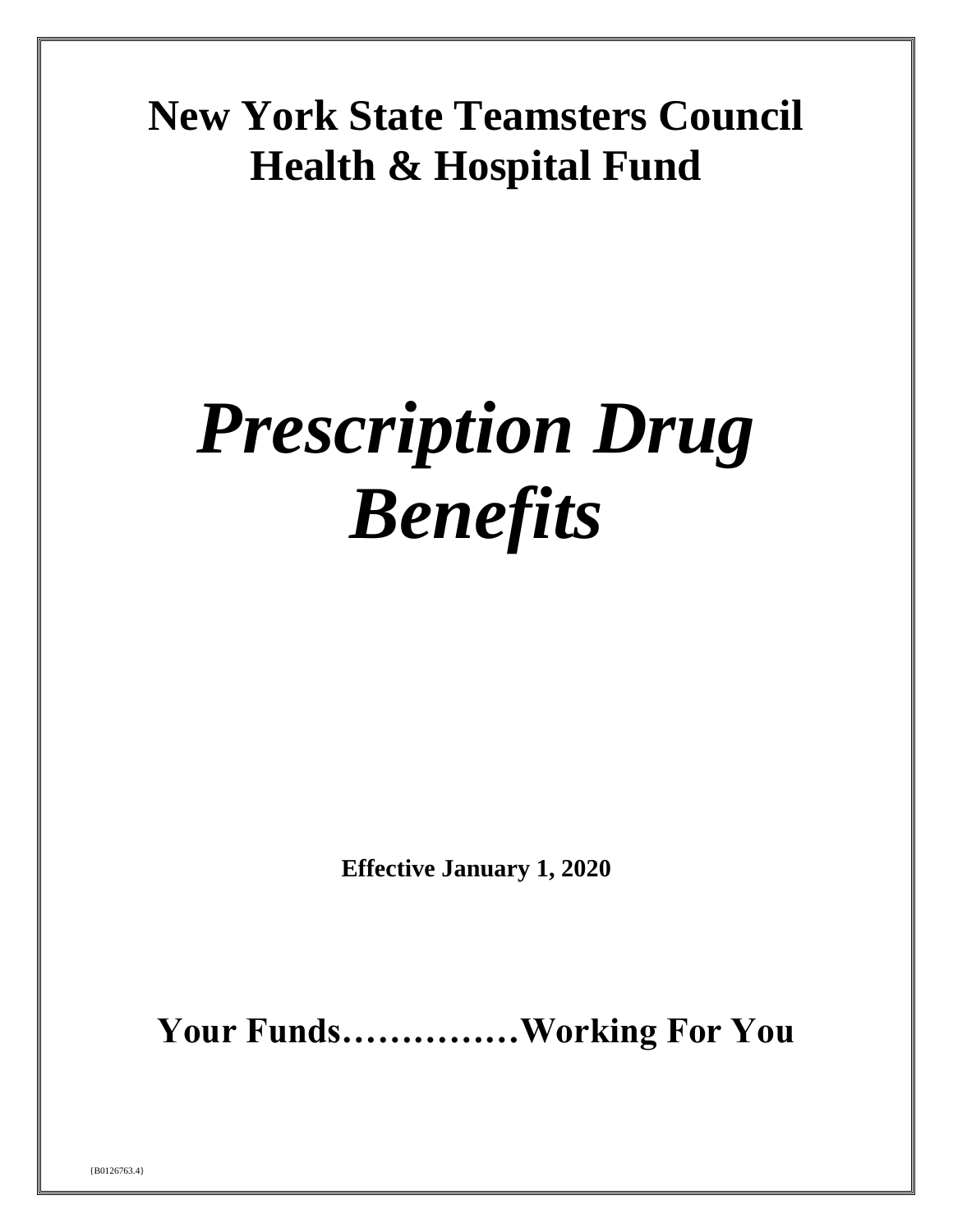# **Table of Contents**

| SECTION 3: PREFERRED MEDICATIONS AND MAIL ORDER MANDATORY |  |
|-----------------------------------------------------------|--|
|                                                           |  |
|                                                           |  |
|                                                           |  |
|                                                           |  |
|                                                           |  |
|                                                           |  |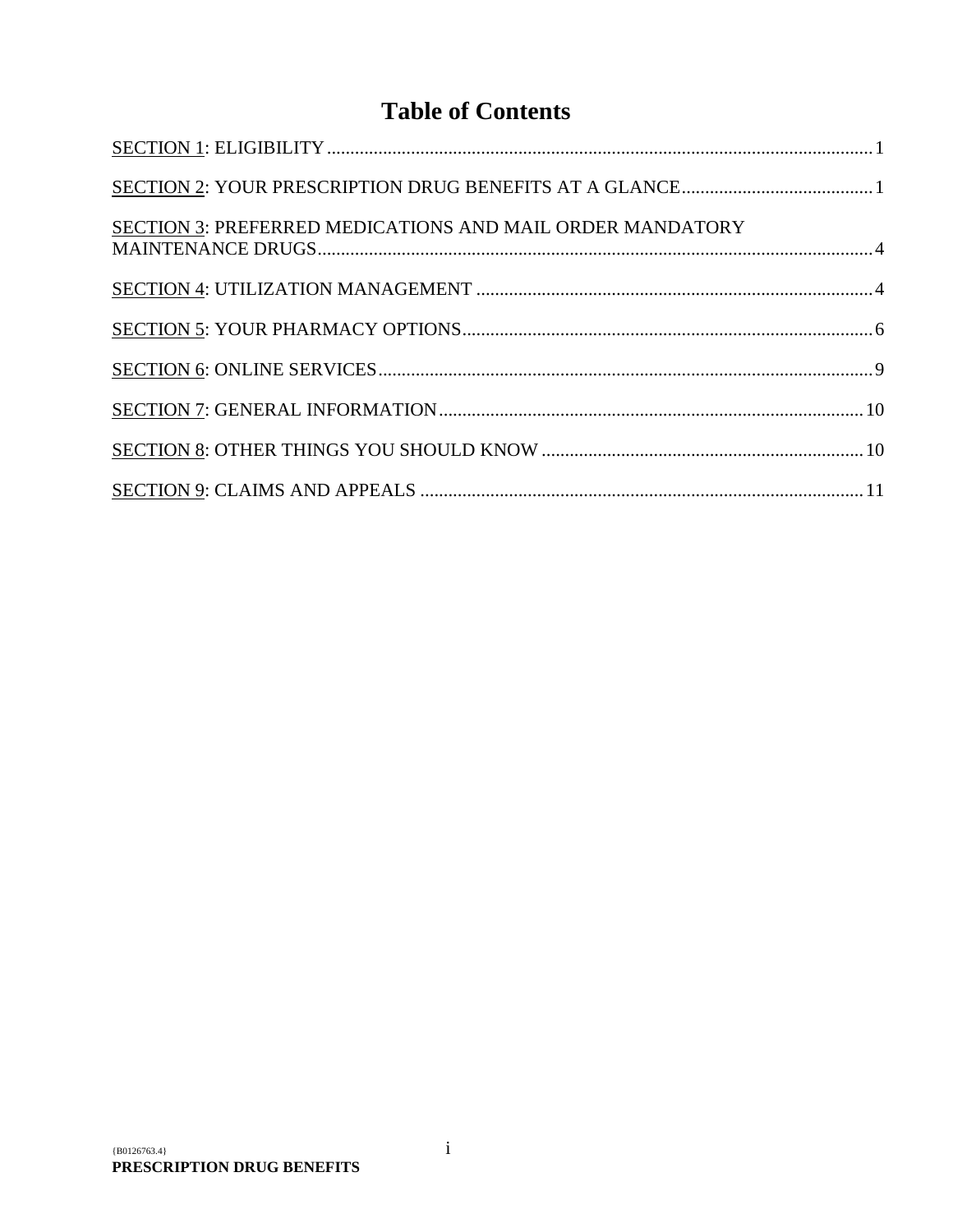# **PRESCRIPTION DRUG BENEFITS**

Prescription Drug Benefits are self-funded by the New York State Teamsters Council Health & Hospital Fund ("Fund") and administered by Express Scripts

> Express Scripts P.O. Box 747000 Cincinnati, OH 45274-7000 Telephone: 1-800-939-2108 Website: [www.express-scripts.com](http://www.express-scripts.com/)

# **SECTION 1**

# **ELIGIBILITY**

<span id="page-2-0"></span>Eligibility for Prescription Drug Benefits provided by the Fund is determined by the Fund in accordance with the Fund's Eligibility Rules which are contained in the General Eligibility & ERISA Rights Information booklet provided by the Fund.

# **SECTION 2**

# **YOUR PRESCRIPTION DRUG BENEFITS AT A GLANCE**

<span id="page-2-1"></span>You and your eligible dependents may obtain covered prescription medications for the treatment of a non-occupational injury or illness by presenting your prescription drug identification card and the doctor's written prescription to a pharmacy that participates in the pharmacy network. If you have a question as to whether a pharmacy participates in the program, contact Express Scripts or visit [www.express-scripts.com](http://www.express-scripts.com/) and click Manage Prescriptions / "Locate a pharmacy". You will be required to make a co-payment at the time you purchase a covered medication under the program. The level of your co-payment will depend on whether you purchase a generic drug, preferred brand name drug or non-preferred brand name drug.

*The following Benefits are provided subject to the provisions below:*

The Benefit Option that applies to you is determined by the contribution rate paid to the Fund and the Benefit Selection Form signed by your employer and your local union. If you have any questions concerning the Benefit Option that applies to you, you may contact the Fund Office.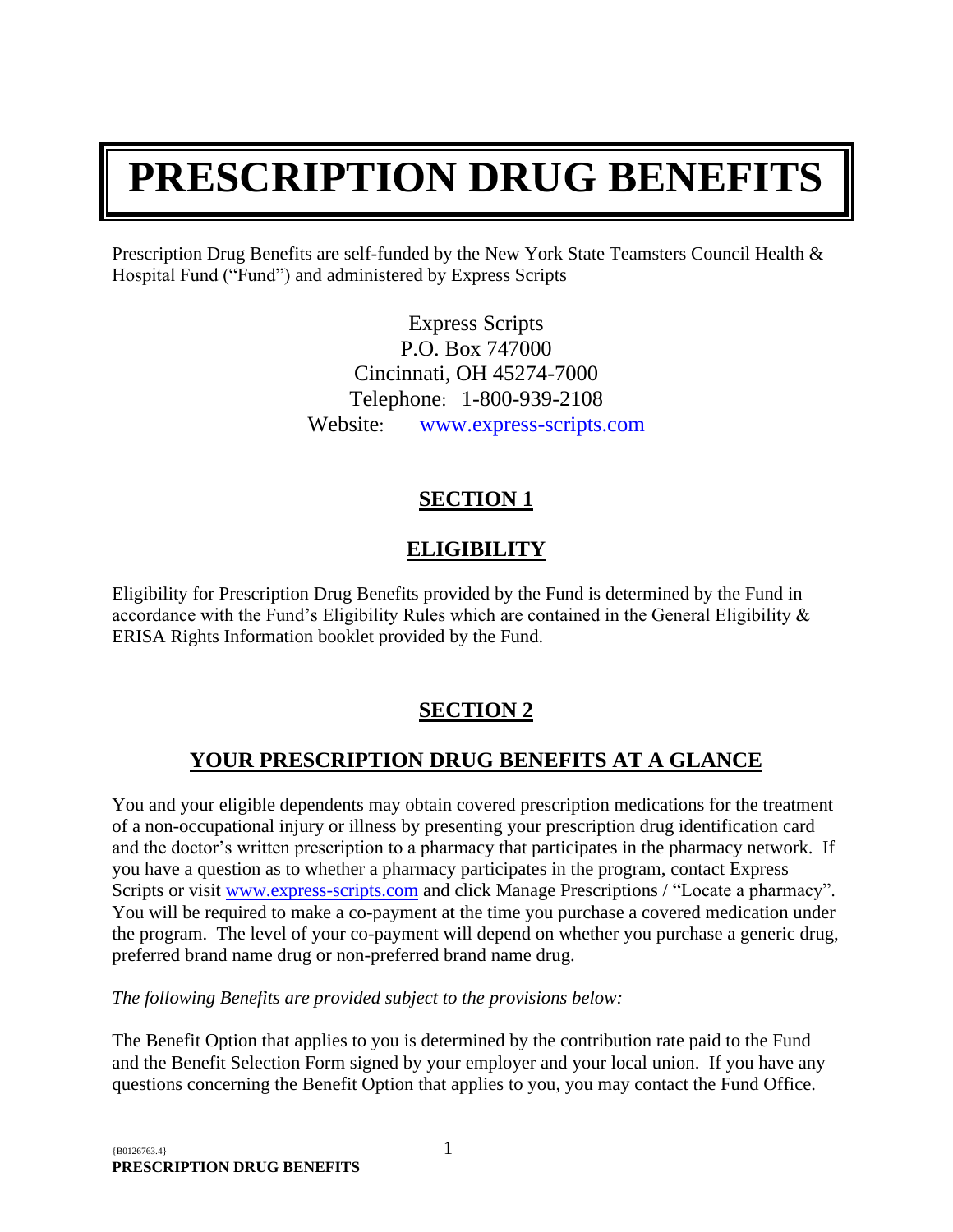| <b>Retail Pharmacy</b>  | Supreme Plan | Select Plan | Classic Plan | Royale Plan | <b>HRA Plan</b> |
|-------------------------|--------------|-------------|--------------|-------------|-----------------|
| (30 Day Supply)         | Co-Payment   | Co-Payment  | Co-Payment   | Co-Payment  | Co-Payment      |
| Generic Drugs           | \$5.00       | \$7.00      | \$8.00       | \$9.00      | \$5.00          |
| Plan Preferred          |              |             |              |             |                 |
| <b>Brand Name</b>       | \$10.00      | \$14.00     | \$16.00      | \$18.00     | \$18.00         |
| $Drugs*$                |              |             |              |             |                 |
| Non-Preferred           |              |             |              |             |                 |
| <b>Brand Name Drugs</b> | \$25.00      | \$30.00     | \$33.00      | \$35.00     | \$35.00         |

| <b>Mail Order</b>      | Supreme Plan | <b>Select Plan</b> | Classic Plan | Royale Plan | <b>HRA</b> Plan |
|------------------------|--------------|--------------------|--------------|-------------|-----------------|
| $(90$ Day Supply $)$ – | Co-Payment   | Co-Payment         | Co-Payment   | Co-Payment  | Co-Payment      |
| Free Standard          |              |                    |              |             |                 |
| <b>Shipping</b>        |              |                    |              |             |                 |
| Generic Drugs          | \$2.00       | \$2.00             | \$2.00       | \$2.00      | \$2.00          |
| Plan Preferred         |              |                    |              |             |                 |
| <b>Brand Name</b>      | \$20.00      | \$28.00            | \$32.00      | \$36.00     | \$36.00         |
| $Drugs*$               |              |                    |              |             |                 |
| Non-Preferred          |              |                    |              |             |                 |
| <b>Brand Name</b>      | \$50.00      | \$60.00            | \$66.00      | \$70.00     | \$70.00         |
| Drugs                  |              |                    |              |             |                 |

\* See explanation of preferred brand name drugs in Section 3.

Note: This information is an overview of your NYS Teamsters Council Health & Hospital Fund prescription drug benefit. Benefits and co-payments are subject to change by your health plan.

The Plan will cover 100% of the covered prescription drug expenses after you have satisfied your required co-payment at the time of purchase. You will not be required to make any other co-payment in addition to the amounts noted above, unless you receive a brand name medication and a legitimate generic substitution is available for the brand name drug. When this occurs, you must pay the appropriate co-payment, plus the difference in the cost between the generic and brand name medication. You should ask your physician to prescribe generic medications, whenever possible.

#### **General Summary of Medications Covered by the Prescription Drug Program**

- Federal Legend drugs
- State Restricted drugs
- Diabetic Supplies / Insulin Needles / Syringes / Glucose Test Strips
- Insulin
- Compounded prescriptions, when at least one ingredient is a federal legend drug
- Non Insulin Needles and Syringes
- Emergency Contraceptives
- Birth Control Pills and Depro Provera
- Erectile Dysfunction (ED) that meet specific disease criteria
- Impotency Drugs-for males only over the age of 18
- Prenatal vitamins

{B0126763.4}

#### **PRESCRIPTION DRUG BENEFITS**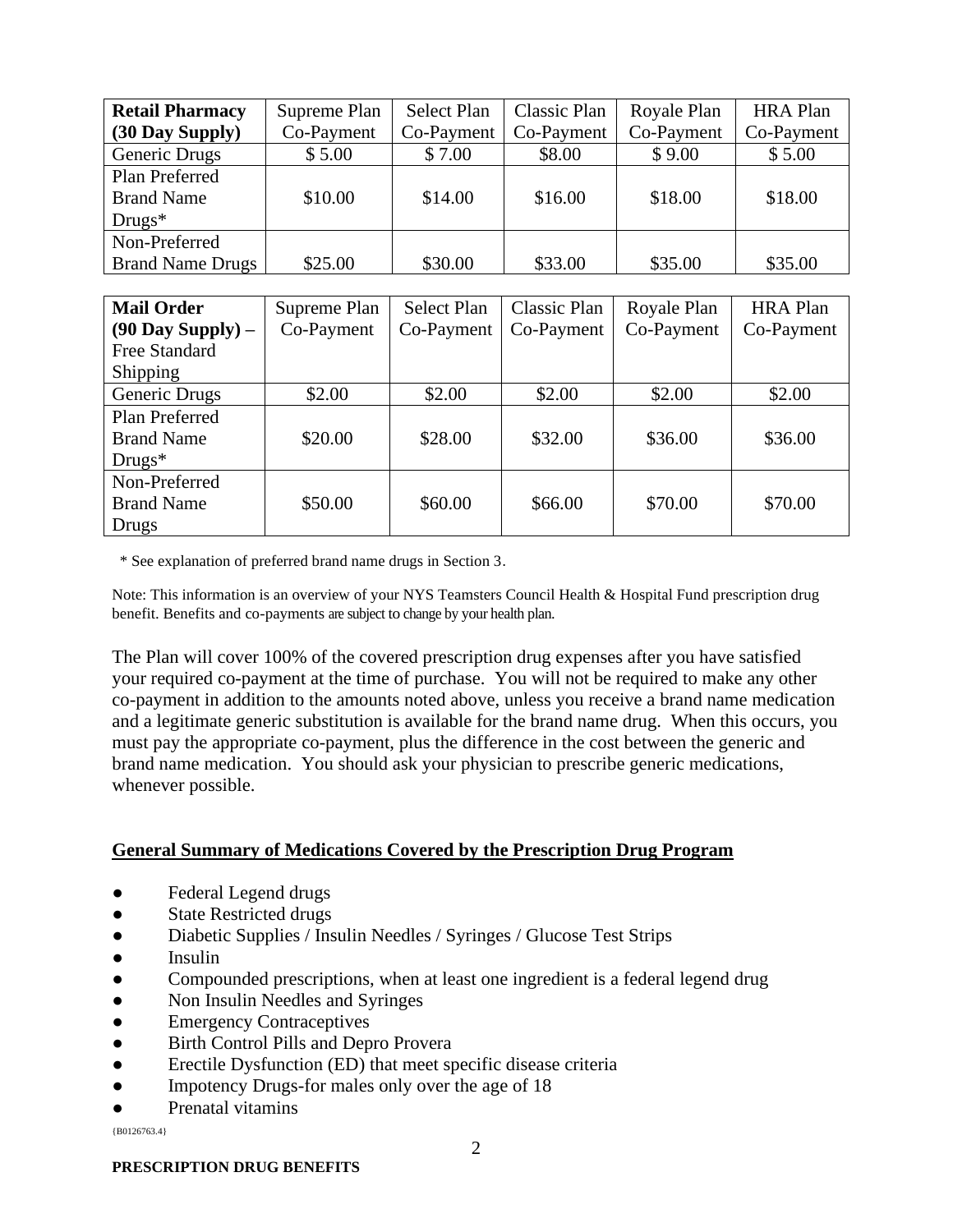- Pediatric Fluoride vitamins for dependent children up to age 12
- Smoking deterrents by prescription only, limited to lifetime maximum of three (3) months
- OTC Claritin / Claritin D / Prilosec / Zyrtec / Zyrtec D
- Retin A, to age 26
- Proton Pump Inhibitors
- Blood or Blood Plasma Products
- Enteral Nutritional Supplements that meet specific disease treatment regimen
- Relenza / Tamiflu
- Synagis / Respigam
- Specialty Pharmacy Drug List
- Lamisil / Sporanox Nail fungal treatment

#### **General Summary of Medications Not Covered by the Prescription Drug Program**

- Non-Federal Legend Drugs
- Non-Federal Legend Non-Drugs
- Federal Legend Non-Drugs
- Investigational Drugs
- Fertility drugs
- Vitamins
- Retin-A, except when prescribed for acne up to age 26
- Contraceptive devices-Diaphragm / Cervical Cap / IUD
- Anorexics or weight control medications
- Rogaine, except when prescribed following chemotherapy treatments of cancer
- Adderall is only covered up to age 19
- Blood Glucose Monitor
- Ostomy Supplies
- Impotency Drugs-for males under the age of 18
- Injectable Drugs to treat Impotency
- Relenza / Tamiflu through Mail Order
- Emergency Contraceptives through Mail Order
- Botox / Myobloc / Dysport / Xeomin
- Anabolic Steroids
- Abortifacients Mifeprex
- Alcohol Swabs
- Cosmetic Drugs
- Biologicals / Immunizations / Vaccines / Allergy Sera / Blood Products
- Gene Therapy<sup>1</sup>, including, but not limited to, all Gene Therapy drugs (for example, Zolgensma, Luxterna, and Strensiq).

<sup>{</sup>B0126763.4} <sup>1</sup> Gene therapy typically involves replacing a gene that causes a medical problem with one that does not, adding genes to help the body fight or treat disease, or inactivating genes that cause medical problems. The Fund does not cover any charges related to gene therapy, regardless of whether those therapies have received approval from the U.S. Food and Drug Administration (FDA) or are considered experimental or investigational. Examples of gene therapy include, but are not limited to, Zolgensma, Luxturna, and Chimeric Antigen Receptor T-Cell (CAR-T) Therapies such as Kymriah and Yescarta.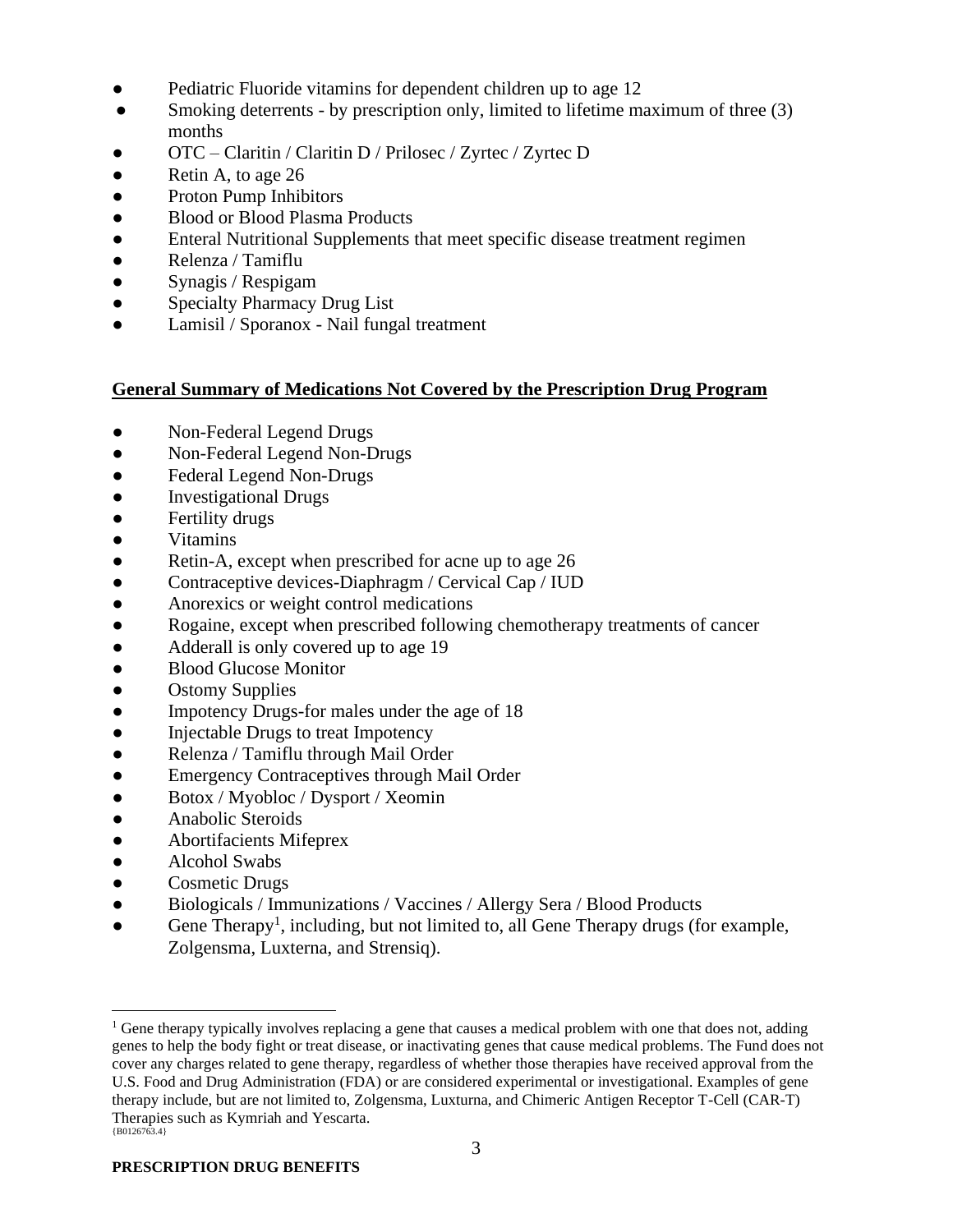# **SECTION 3**

# <span id="page-5-0"></span>**PREFERRED MEDICATIONS AND MAIL ORDER MANDATORY MAINTENANCE DRUGS**

#### **Preferred Medications**

You will be provided with a list of prescription drugs that are preferred by the Fund because they help to control rising prescription drug costs. This list, sometimes called a formulary, offers a wide selection of generic and brand-name medications.

Bring the list of preferred medications with you to each doctor visit to discuss whether a drug on the list is right for you. If you need information about it now, visit Express Scripts at **www.express-scripts.com** or call toll-free at 1-800-939-2108.

#### **Mail Order Mandatory Maintenance Drugs**

Effective January 1, 2011 if you are on a maintenance drug, you must purchase your 90 day supply (or equivalent) through the Express Scripts mail order program (See Section 5). Participants are provided a grace period to become accustomed to mail order before mail order will become mandatory for maintenance drugs. That is, you will have the ability to purchase, by paying any applicable co-pay, three (3) fills for a thirty (30) day supply (or equivalent) of maintenance drugs *at retail*. Thereafter, you must use mail order for purchasing your maintenance drugs.

This program provides you an opportunity for cost savings because the co-pay for all *generic drugs* filled through mail order will only be two dollars (\$2.00) for the 90 day supply. Previously, the mail order co-pay structure was two times the retail co-pay. If you are on a brand or non-preferred brand drug and do not want to switch to a generic or generic equivalent, you will be required to participate in the mail order program and your co-pays will remain at two times the retail co-pay.

# **SECTION 4**

# **UTILIZATION MANAGEMENT**

<span id="page-5-1"></span>The New York Teamsters Health Fund participates in all components of Utilization Management. The program consists of three components: (A) Coverage Authorization; (B) Preferred Drug Education; and (C) RationalMed and Drug Utilization Review.

A. COVERAGE AUTHORIZATION includes Prior Authorization, Drug Step Therapy and Drug Quantity Management. Coverage Authorization will continue to expand, adding new prior authorizations, step therapy, and quantity management programs as new medications come to market or guidelines change on current regimens, to assure the most clinically appropriate, safe and cost-effective medication.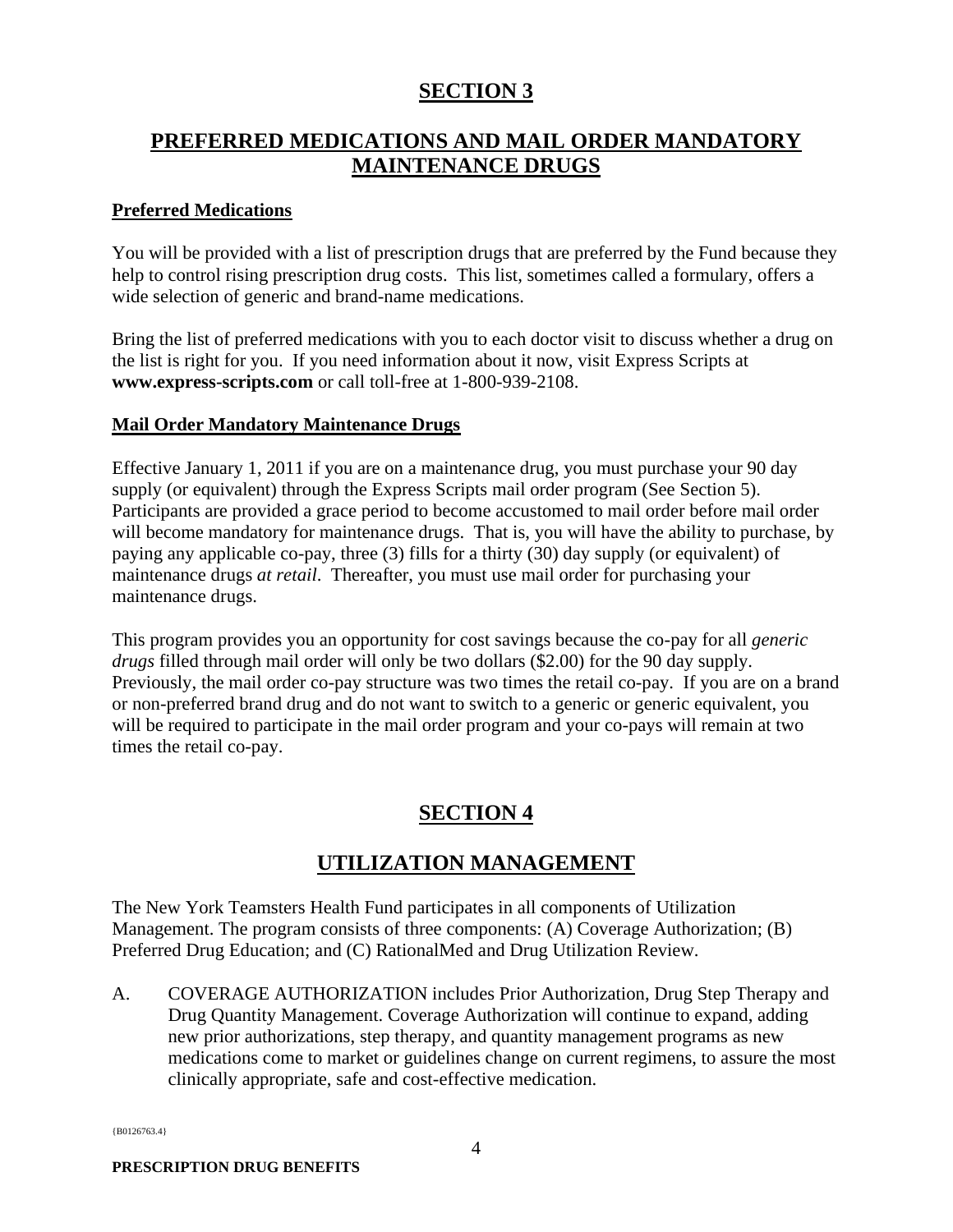#### **Prior Authorization**

This program monitors certain prescription drugs and their cost to get you the medication you require while monitoring your safety and reducing costs. Similar to healthcare plans that approve a medical procedure before it's done to ensure the necessity of the test, if you're prescribed a certain medication, that drug may need a Prior Authorization. This program makes sure you're getting a prescription that is suitable for the intended use and covered by your pharmacy benefit. Under the Prior Authorization process, you, your doctor or your pharmacist may initiate the review process by calling Express Scripts at 1-800-753-2851. Also, when you use **Express Scripts Mail Order,** Express Scripts will call your doctor to start the review process. Once the review process is started, your doctor will be sent a Coverage Management Review Fax Form to fill out and fax back to Express Scripts.

If coverage is preapproved, your prescription will be filled and you will be obligated to pay the appropriate co-pay for the medication. If coverage is not approved, you may still have the prescription filled, but you will be responsible for the full cost of the medication.

You, your doctor or your pharmacist may call Express Scripts at 1-800-753-2851 to find out whether your medication needs preapproval.

#### **Drug Step Therapy**

The Drug Step Therapy Program encourages the members to use generic and preferred brand medications. Step therapy is developed under the guidance and direction of independent, licensed doctors, pharmacists and other medical experts. Together with Express Scripts they review the most current research on thousands of drugs tested and approved by the FDA for safety and effectiveness.

In step therapy, drugs are grouped in categories, based on treatment and cost:

Front-line drugs: The first step, either generic or, in some cases, lower-cost brand drugs proven to be safe, effective and affordable. In most cases, you should try these drugs first because they usually provide the same health benefit as a more expensive drug, at a lower cost. You may be asked to switch to a front line drug.

Back-up drugs: Brand-name drugs that generally are necessary for only a small number of patients. Back-up drugs are the most expensive option.

To receive a front-line drug:

Ask your pharmacist to call your doctor and request a new prescription. OR

Contact your doctor to get a new prescription. If your doctor feels you need the back-up drug, he/she may initiate the review process with Express-Scripts. Only your doctor can change your current prescription to a first-step drug covered by your program.

If you have more questions, you can go to StepTherapyFacts.com to watch informative videos or call the Express Scripts Pharmacy at the number on your ID card.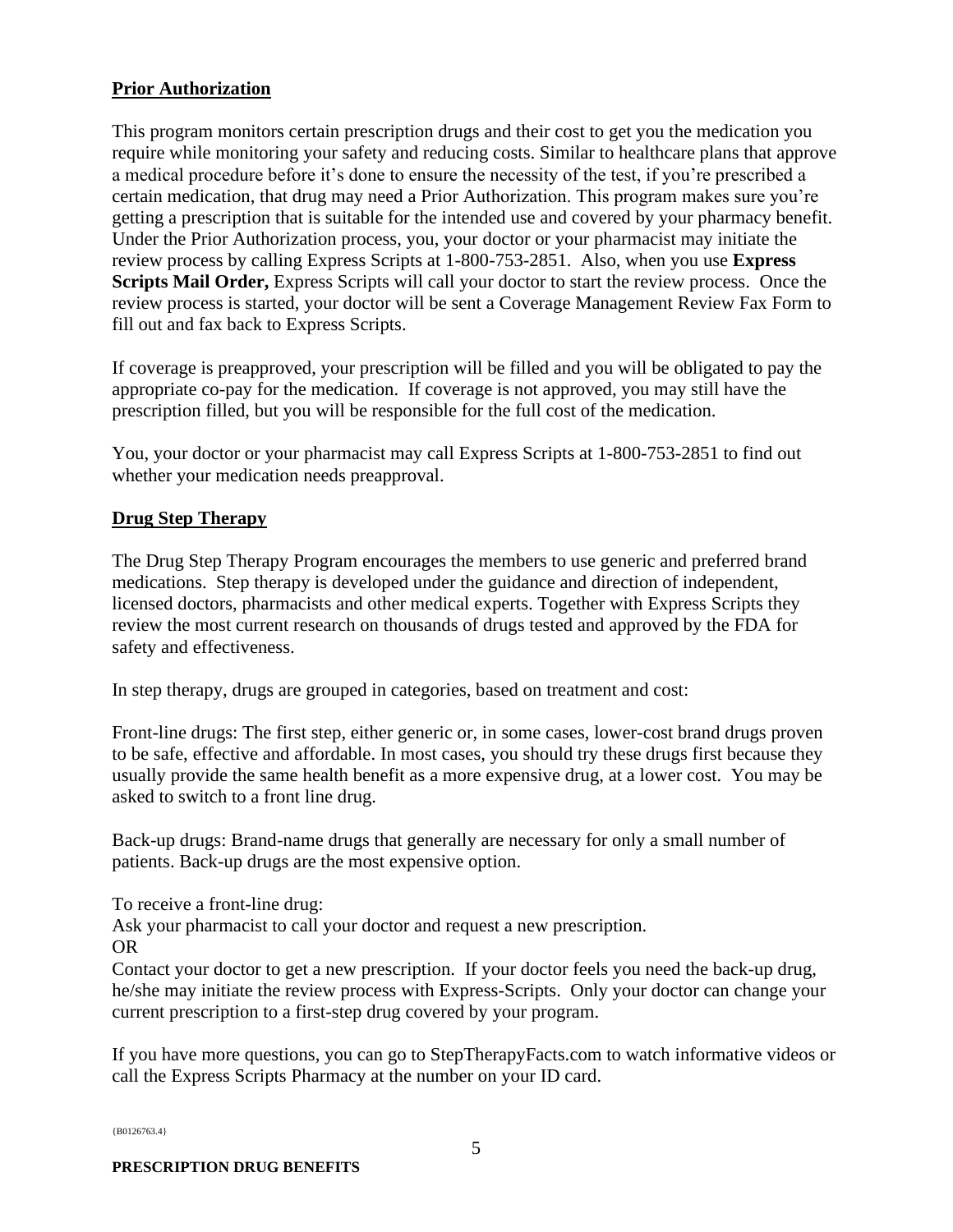#### **Drug Quantity Management**

This program in your pharmacy benefit is designed to make the use of prescription drugs safer and more affordable. It provides the medication you need for your good health and the health of your family, while making sure you receive them in the amount – or quantity – considered safe. The program follows guidelines developed by the U.S. Food & Drug Administration (FDA). These guidelines recommend the maximum quantities considered safe for prescribing certain drugs. For some medications, the plan may only cover a limited quantity within a specified period of time. This program will alert the pharmacist when the total quantity of a medication exceeds the amount allowed. You, your doctor or your pharmacist can initiate a coverage review by calling Express Scripts at 1-800-753-2851 to request additional quantities if they are needed.

#### B. PREFERRED DRUG EDUCATION

The Preferred Drug Education Program is a voluntary program. A specially trained Express Scripts pharmacist will contact your treating physician to discuss alternatives when you are prescribed a non-formulary medication to determine whether a less expensive generic or formulary drug may be appropriate to treat your condition. This communication aims to educate the physician on the savings and benefits of utilizing generic or formulary drugs.

For information concerning the Preferred Drug Education program, visit Express Scripts at **www.express-scripts.com** or call toll-free at 1-800-939-2108.

#### C. RATIONALMED AND DRUG UTILIZATION REVIEW

The RationalMed patient safety program has been a driving force in facilitating coordination of care by leveraging the power of integrated healthcare data to assist physicians in identifying and correcting important therapy-related safety risks.

For information concerning the RationalMed and Drug Utilization Review program, visit Express Scripts at **www.express-scripts.com** or call toll-free at 1-800-939-2108.

# **SECTION 5**

# **YOUR PHARMACY OPTIONS**

#### <span id="page-7-0"></span>**Retail Pharmacies**

You may want to use a **participating retail pharmacy** for short-term prescriptions (such as antibiotics to treat infections). Be sure to show your prescription identification card to the pharmacist and pay your retail co-payment for each prescription. You will only receive a 30-day supply through a retail pharmacy.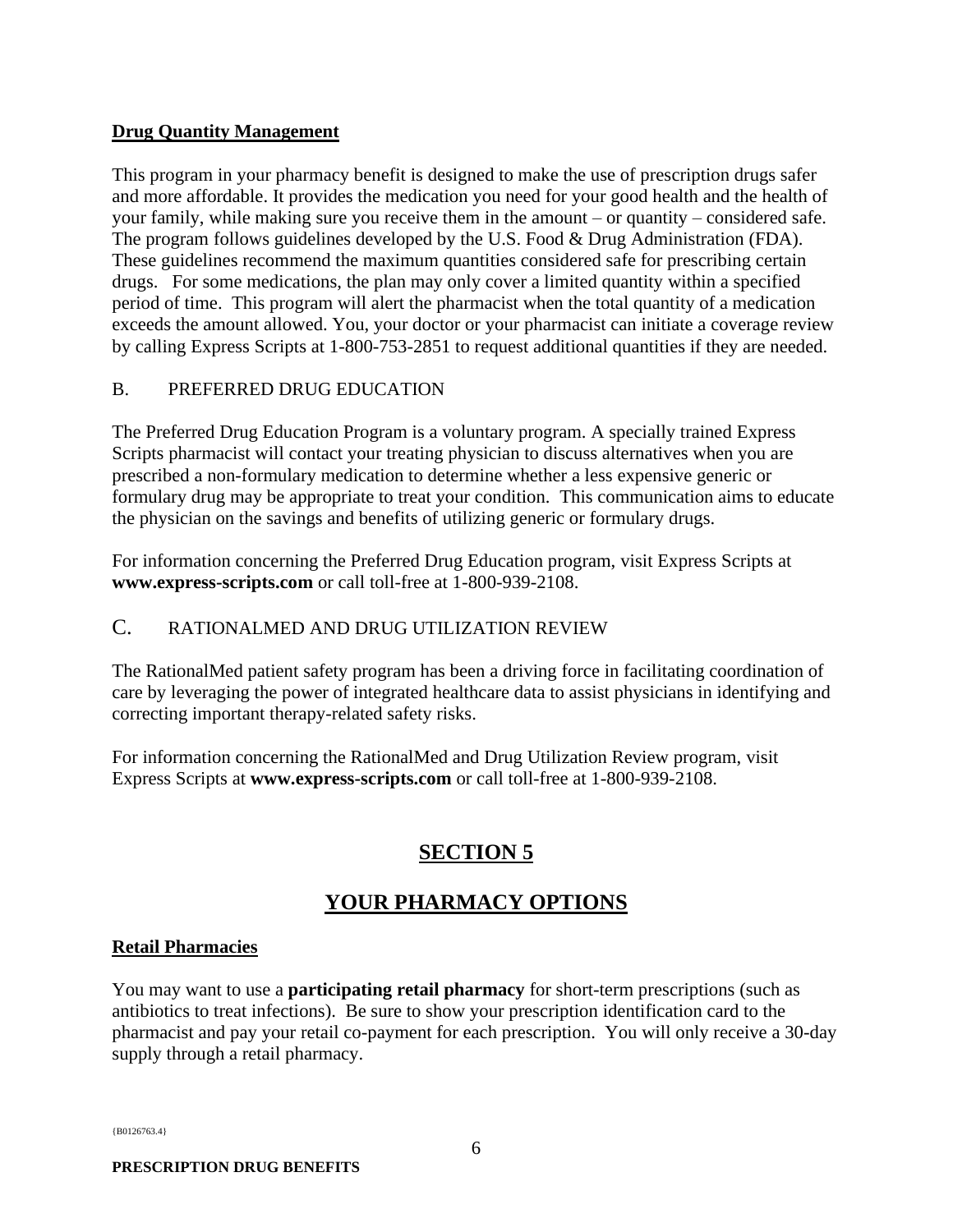To find a participating retail pharmacy near you:

•Visit **www.express-scripts.com** and click Manage Prescriptions / "Locate a pharmacy".

•Ask at your retail pharmacy whether it participates in the Express Scripts network.

**If you use a nonparticipating retail pharmacy,** you must pay the entire cost of the prescription and then submit a reimbursement claim to Express Scripts. **Reimbursement will be made to you and will be based on the amount that the Fund would be required to pay a participating pharmacy for the medication obtained, less the appropriate co-payment**.

#### **Over-the-Counter Drug Program**

The Fund will provide coverage for certain over-the-counter medications (i.e. Claritin, Claritin D, Prilosec). In order to receive the benefit, you must have your doctor request the medication on his or her prescription form and submit that to the pharmacy for coverage under the Plan. You will pay the *generic co-payment* with the remaining cost paid by the Fund.

#### **Express Scripts Mail Order Pharmacies**

You can enjoy the convenience and savings of having your long-term medications (those taken for 3 months or more) delivered to your home or office. Medications are dispensed by **Express Scripts By Mail** pharmacists through a network of mail-order pharmacies.

#### **Express Scripts Mail Order Advantages:**

- •**Get up to a 90-day supply** (compared with a typical 30-day supply at retail) of each covered medication for **just one mail-order payment**.
- •**Registered pharmacists** are available 24 hours a day, 7 days a week.
- •**Order refills** online, by mail, or by phone anytime day or night. To order online, register at **www.express-scripts.com**. Refills are usually delivered within 3 to 5 days after Express Scripts receives your order.
- •**Choose a convenient payment option -** Express Scripts offers a safe, convenient way for you to pay for prescription orders called e-check. E-check is an electronic funds transfer system that automatically deducts payments from your checking account. You can also pay by money order, personal check, credit card, or through the automatic payment program. For more information, visit **www.express-scripts.com** or call Member Services.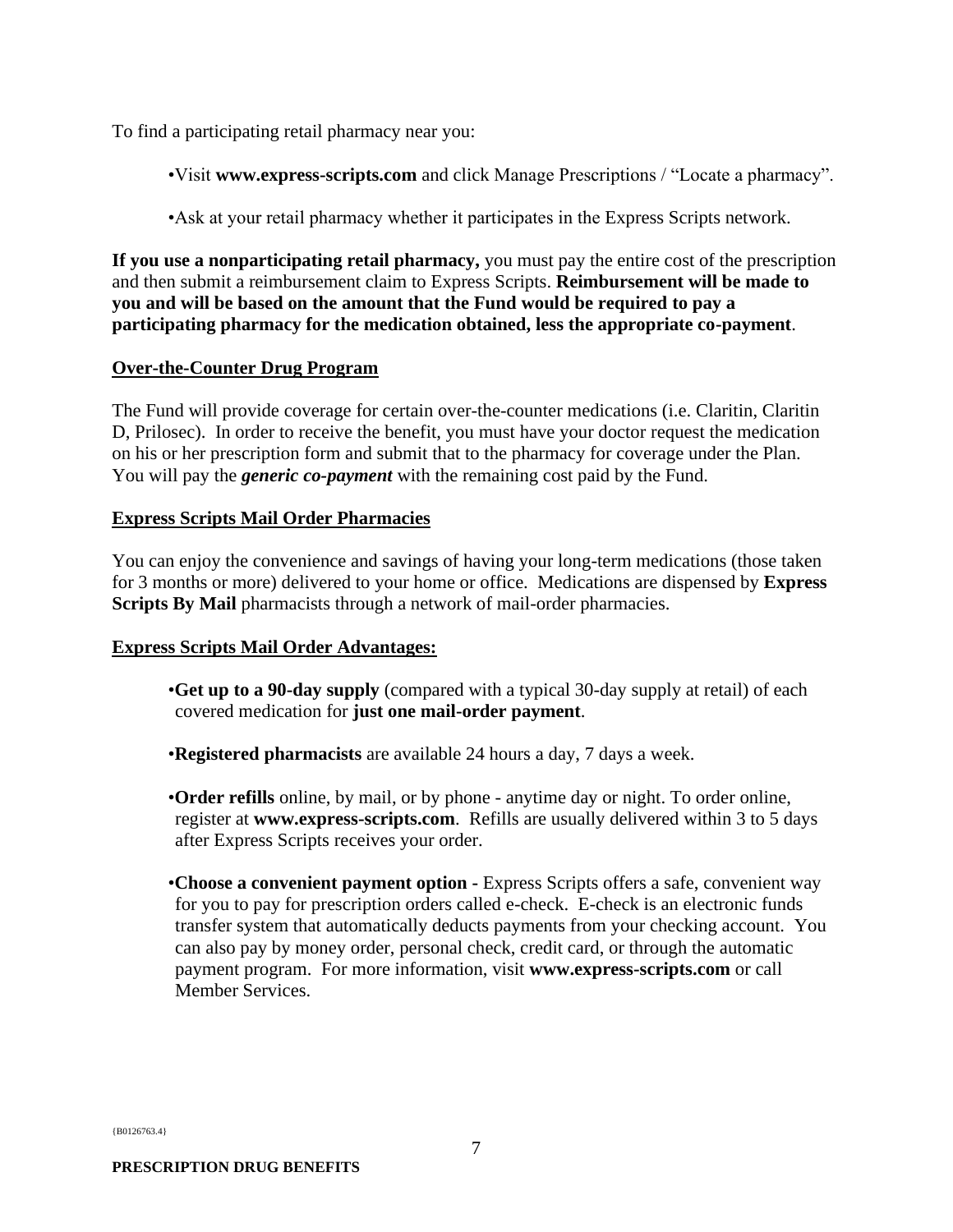#### How to start saving with Express Scripts Mail Order

- Obtain a new script from your doctor for up to a 90 day supply (important because if you send in a 30 day script, you will still get charged the 90 day co-pay)
- You or your physician's office can call Express Scripts Customer Service at 1.888.327.9791 and request a Prescription Fax Form. The physician's office must complete the form and fax it back to Express Script on the number they provide. This is only authorized when faxed from the physician's office. The only exception is prescriptions for controlled substances must be mailed to Express Scripts.
- If appropriate, your physician may authorize the prescription for a 90 day supply plus refills for up to one year.
- Payment Options: (1) put a credit card on file, or (2) send in a check with the prescription for the correct amount of co-pays, or (3) sign up with Customer Service to have the payment electronically withdrawn from your checking account.

Setting up the program can also be done by visiting Express Scripts website at [www.express-script.com.](http://www.express-script.com/) For first time users you will need to register under **For Members – Register Now.**

Standard shipping on mail order medications is free of charge and medications will be delivered to your home within eight (8) days after your prescription is received. Expedited shipping is available at an additional charge. If you are currently taking a medication, be sure to have at least a 14-day supply on hand when ordering. If you don't have enough, ask your doctor to give you a second prescription for a 14-day supply and fill it at a participating retail pharmacy while your mail-order prescription is being processed.

#### **Specialty Medications Through The Express Scripts Specialty Care Pharmacy**

Express Scripts utilizes Accredo Health Group, a special care pharmacy, to administer specialty medications to treat some complex conditions, such as cancer, growth hormone deficiency, hemophilia, hepatitis C, immune deficiency, multiple sclerosis, and rheumatoid arthritis. Whether the medication is administered by a healthcare professional, self-injected, or taken by mouth, specialty medications require an enhanced level of service.

**Under this Plan, some specialty medications may not be covered at your current pharmacy, or they may only be covered when ordered through Accredo**. Accredo is dedicated to helping you meet the particular needs and challenges of using specialty medications. Services include:

• Toll-free access to specialty trained pharmacists 24 hours a day, 7 days a week.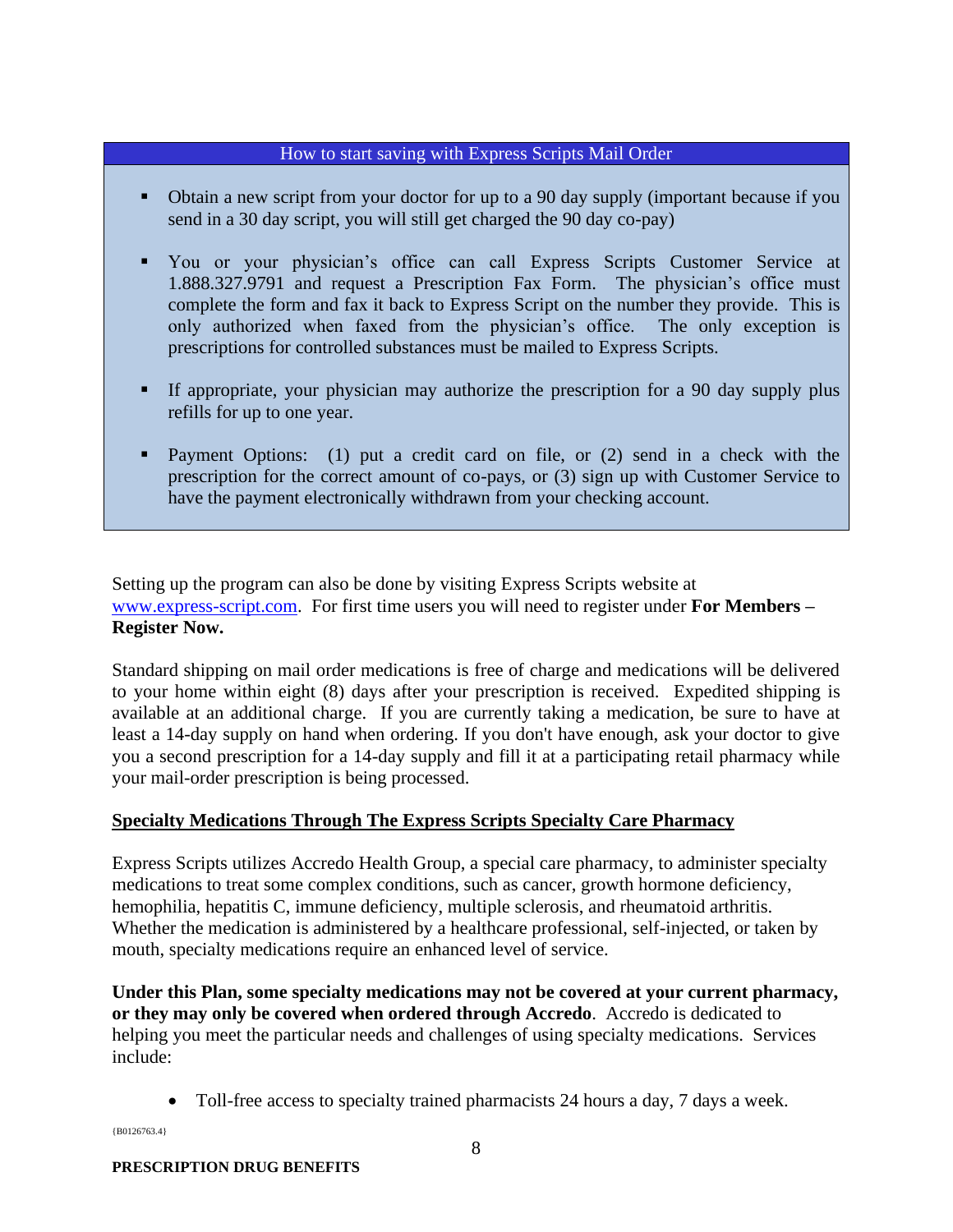- Personalized counseling from a dedicated team of registered nurses and pharmacists.
- Expedited scheduled delivery of your medications at no additional charge.
- Refill reminder calls.
- Necessary supplies to administer your medication, such as needles and syringes, provided at no additional charge.

To find out whether any of your specialty medications need to be ordered through Accredo or whether limitations apply, please call Member Services.

Or, more information, call **Accredo Health Group** at 1-800-939-2108.

## **SECTION 6**

## **ONLINE SERVICES**

<span id="page-10-0"></span>**If you have Internet access**, you can access Express Scripts website, **www.express-scripts.com**, to:

- Compare the cost of brand-name and generic drugs at retail and via mail order.
- Access highlights, as well as health and wellness information.
- Obtain order forms and claim forms.
- Submit mail-order refills.
- Check the status of Express Scripts Mail Order fill.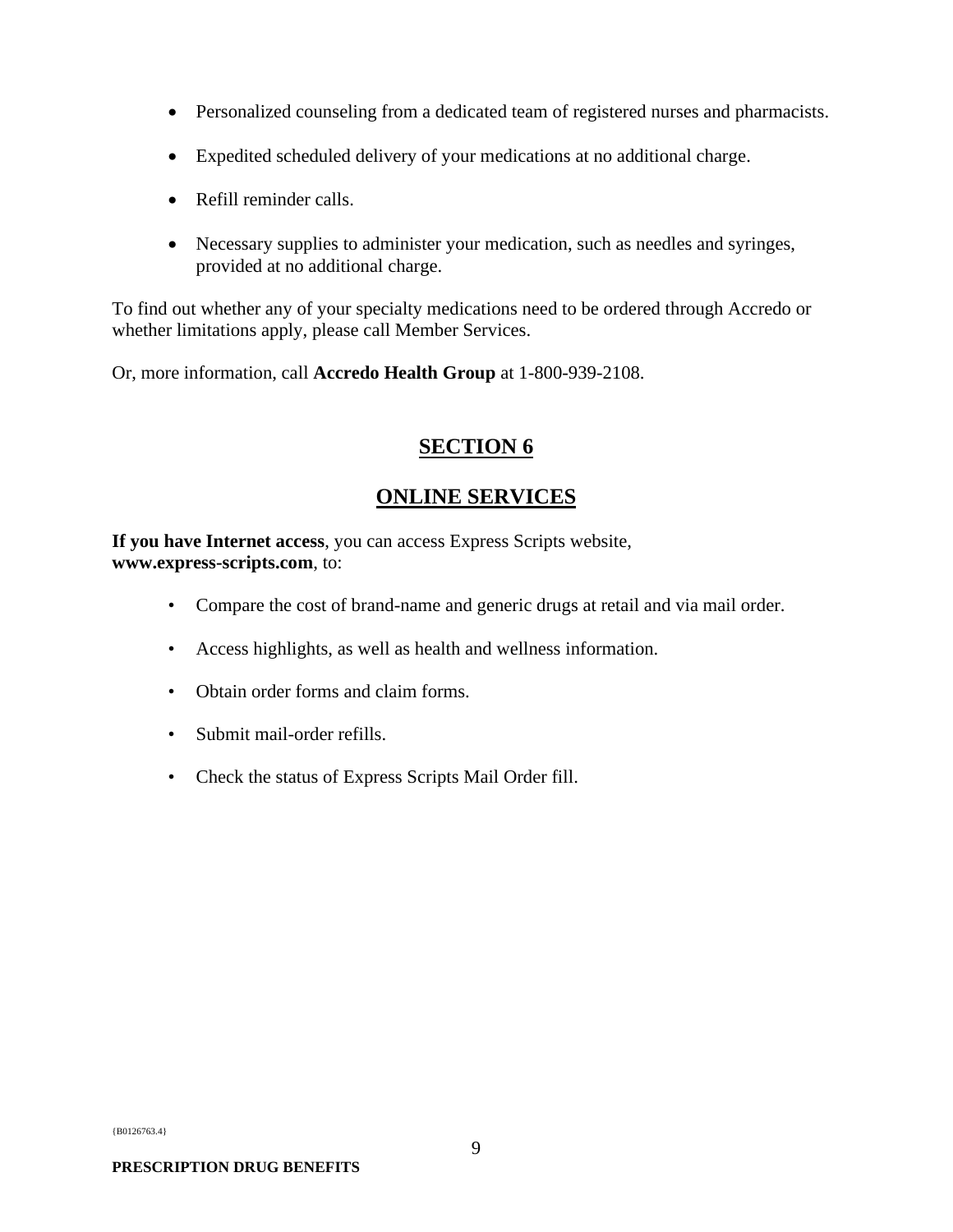# **SECTION 7**

# **GENERAL INFORMATION**

#### <span id="page-11-0"></span>**To contact Express Scripts Member Services**

**Member Services** is available 24 hours a day, 7 days a week (except Thanksgiving and Christmas) by calling toll-free 1-800-939-2108. Member Services representatives can:

- Help you find a participating retail pharmacy
- Send you order forms and claim forms
- Answer questions about your prescriptions or plan coverage

#### **To access Express Scripts by TTY**

**TTY** is available for hearing-impaired members. Call 1-800-759-1089.

#### **To order prescription labels printed in braille**

**Braille** labels are available for mail-order prescriptions. Call 1-800-939-2108.

# **SECTION 8**

# **OTHER THINGS YOU SHOULD KNOW**

#### <span id="page-11-1"></span>**Express Scripts protects your safety**

The risks associated with drug-to-drug interactions and drug allergies can be very serious. To protect your safety, Express Scripts will check for potential interactions and allergies. Express Scripts may send information electronically to participating retail pharmacies.

#### **Express Scripts may contact your doctor about your prescription**

If you are prescribed a drug that is not on the preferred list, yet an alternative preferred drug exists, Express Scripts may contact your doctor to ask whether that drug would be appropriate for you. If your doctor agrees to use a preferred drug, you will never pay more and will usually pay less.